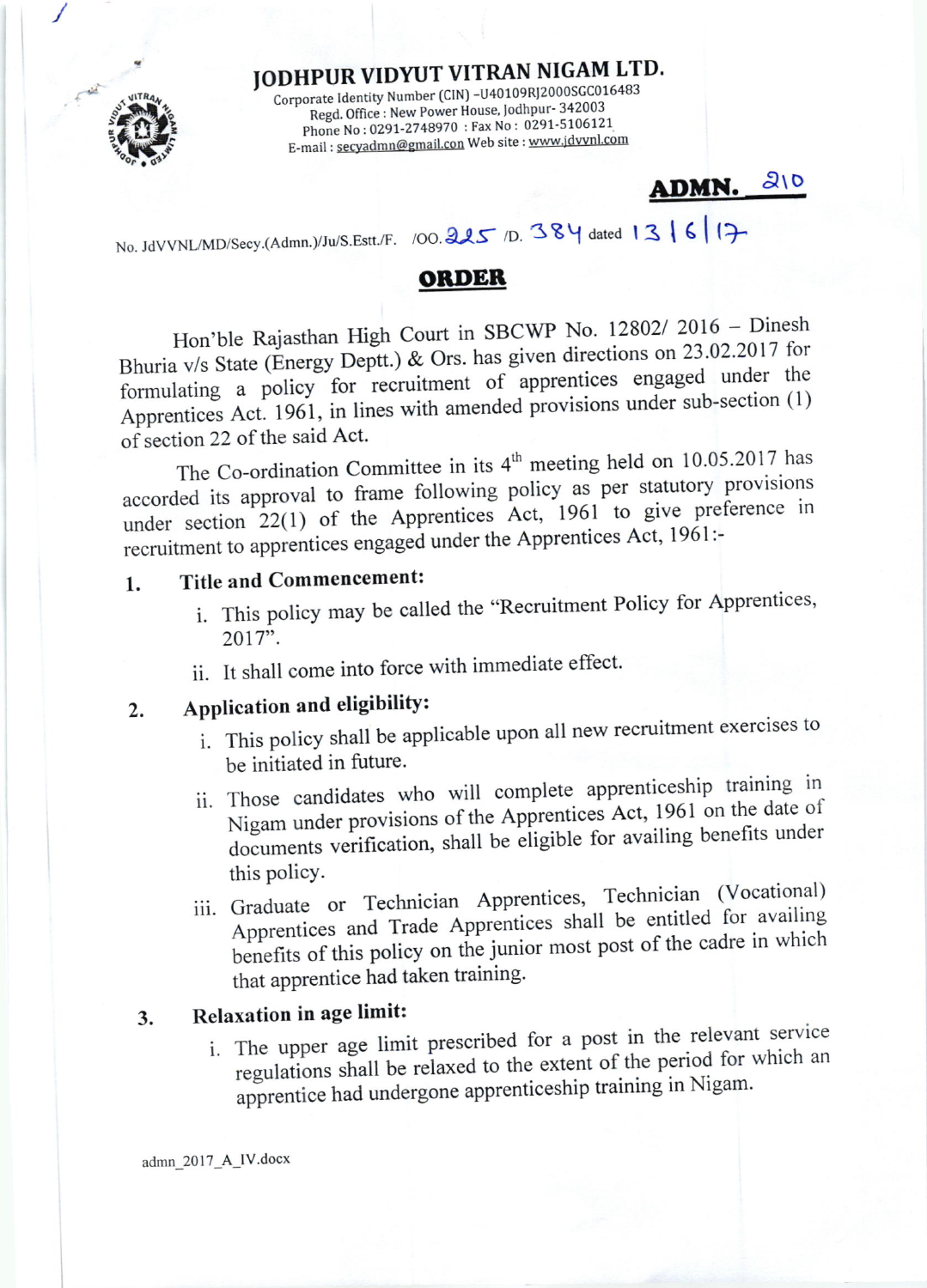### 4. Preference in appointment:

While preparing the category-wise merit lists of all the successful candidates for a post, candidates who had completed apprenticeship training under the Apprentices Act, 1961, shall be given preference and for this purpose, if two or more candidates acquire the same marks in the written competitive exam, then those candidates who had completed apprenticeship training under the Act, 1961 shall rank en bloc senior to other candidates who had not undergone such apprenticeship training.

Provided that if two or more trained apprentices secure the same marks then the apprentice(s) trained earlier shall be placed higher in the merit as compared to the apprentice(s) undertaken training subsequently.

This policy shall be applicable forthwith upon all fresh recruitments to be done in Nigam.

This is subject to ratification by the Board of Directors.

**By order** 

 $44$  $445307$ 

Jodhpur Discom, Jodhpur. Secretary (Admn.)

Copy to the following for information and necessary action:

i. The Chief Engineer (

 $)$ , JdVVNL,

2. The Addl./Zonal Chief Engineer (

), JdVVNL, ), JdVVNL,

- 3. The Chief Accounts Officer (
- 4. The Addl. Superintendent of Police (Vig.), JdVVNL, Jodhpur.
- 5. The Company Secretary, JdVVNL, Jodhpur.
- 6. The Superintending Engineer ( ), JdVVNL,
- 7. The T.A. to Managing Director, JdVVNL, Jodhpur Jaipur.<br>8. The Dy Director Personnel (e.g., JdVVNL,
- 8. The Dy. Director Personnel (
(a) The Sr. Accounts Officer (
(b), JdVVNL,
- 9. The Sr. Accounts Officer (
- 10.The T.A./P.A. to Director (Technical/Finance), JdVVNL, Jodhpur.

 ${\cal A}$ 

Secretary Jodhpur Discom, Jodhpur.

admn\_2017\_A\_lV.docx